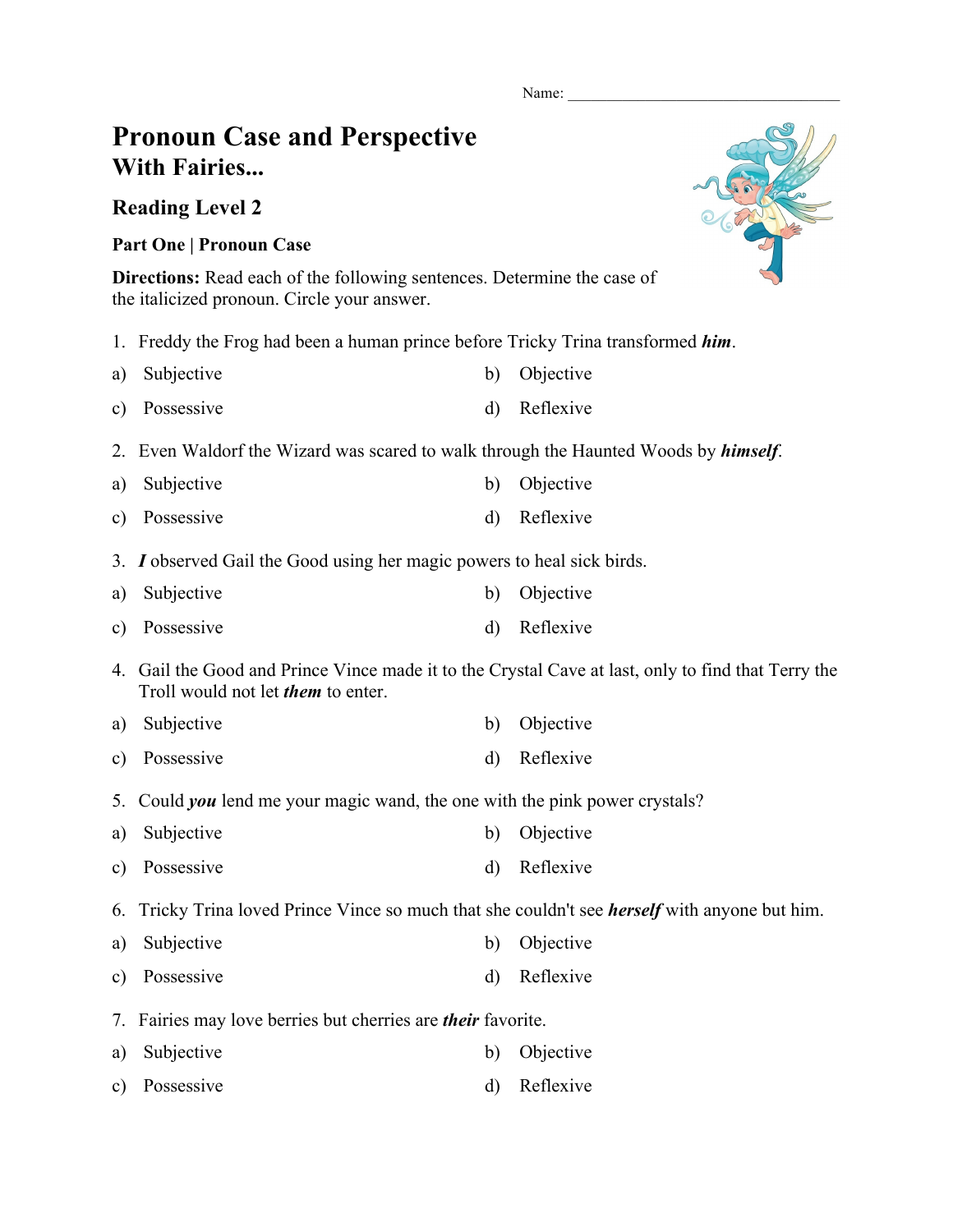|               | 8. Prince Goober Jr. wanted to get to his tutor's schooner sooner so he rode <i>his</i> scooter.                  |              |                                                                                                  |  |  |  |  |  |
|---------------|-------------------------------------------------------------------------------------------------------------------|--------------|--------------------------------------------------------------------------------------------------|--|--|--|--|--|
| a)            | Subjective                                                                                                        | b)           | Objective                                                                                        |  |  |  |  |  |
| $\mathbf{c})$ | Possessive                                                                                                        | $\rm d$      | Reflexive                                                                                        |  |  |  |  |  |
|               | 9. It was a cold, foggy day in Fairyland and drizzle misted the air.                                              |              |                                                                                                  |  |  |  |  |  |
| a)            | Subjective                                                                                                        | b)           | Objective                                                                                        |  |  |  |  |  |
| c)            | Possessive                                                                                                        | d)           | Reflexive                                                                                        |  |  |  |  |  |
| 10.           | Shelly the Icy made an enchanted cupcake for Prince Vince but he didn't want to eat $\boldsymbol{i}$ .            |              |                                                                                                  |  |  |  |  |  |
| a)            | Subjective                                                                                                        | b)           | Objective                                                                                        |  |  |  |  |  |
| $\mathbf{c})$ | Possessive                                                                                                        | d)           | Reflexive                                                                                        |  |  |  |  |  |
| 11.           | Little Miss Mince.                                                                                                |              | "If Doug the Bug were under <i>your</i> rug you wouldn't see his ugly mug," said Prince Vince to |  |  |  |  |  |
| a)            | Subjective                                                                                                        | b)           | Objective                                                                                        |  |  |  |  |  |
| $\mathbf{c})$ | Possessive                                                                                                        | $\rm d)$     | Reflexive                                                                                        |  |  |  |  |  |
| 12.           | Tricky Trina is renowned for <i>her</i> mischief making.                                                          |              |                                                                                                  |  |  |  |  |  |
| a)            | Subjective                                                                                                        | $\mathbf{b}$ | Objective                                                                                        |  |  |  |  |  |
| $\mathbf{c})$ | Possessive                                                                                                        | $\rm d)$     | Reflexive                                                                                        |  |  |  |  |  |
| 13.           | Shelly the Icy froze Terry the Troll because <i>she</i> wanted to help Prince Vince get into the<br>Crystal Cave. |              |                                                                                                  |  |  |  |  |  |
| a)            | Subjective                                                                                                        | b)           | Objective                                                                                        |  |  |  |  |  |
| $\mathbf{c})$ | Possessive                                                                                                        | d)           | Reflexive                                                                                        |  |  |  |  |  |
|               | Terry was a scary troll who carried stolen fairy gold to his rarely merry home.<br>14.                            |              |                                                                                                  |  |  |  |  |  |
| a)            | Subjective                                                                                                        | b)           | Objective                                                                                        |  |  |  |  |  |
| $\mathbf{c})$ | Possessive                                                                                                        | $\rm d$      | Reflexive                                                                                        |  |  |  |  |  |
| 15.           | "To whom shall I give this gift?" Queen Goober wondered aloud while holding the dead fly<br>carcass.              |              |                                                                                                  |  |  |  |  |  |
| a)            | Subjective                                                                                                        | b)           | Objective                                                                                        |  |  |  |  |  |
| $\mathbf{c})$ | Possessive                                                                                                        | d)           | Reflexive                                                                                        |  |  |  |  |  |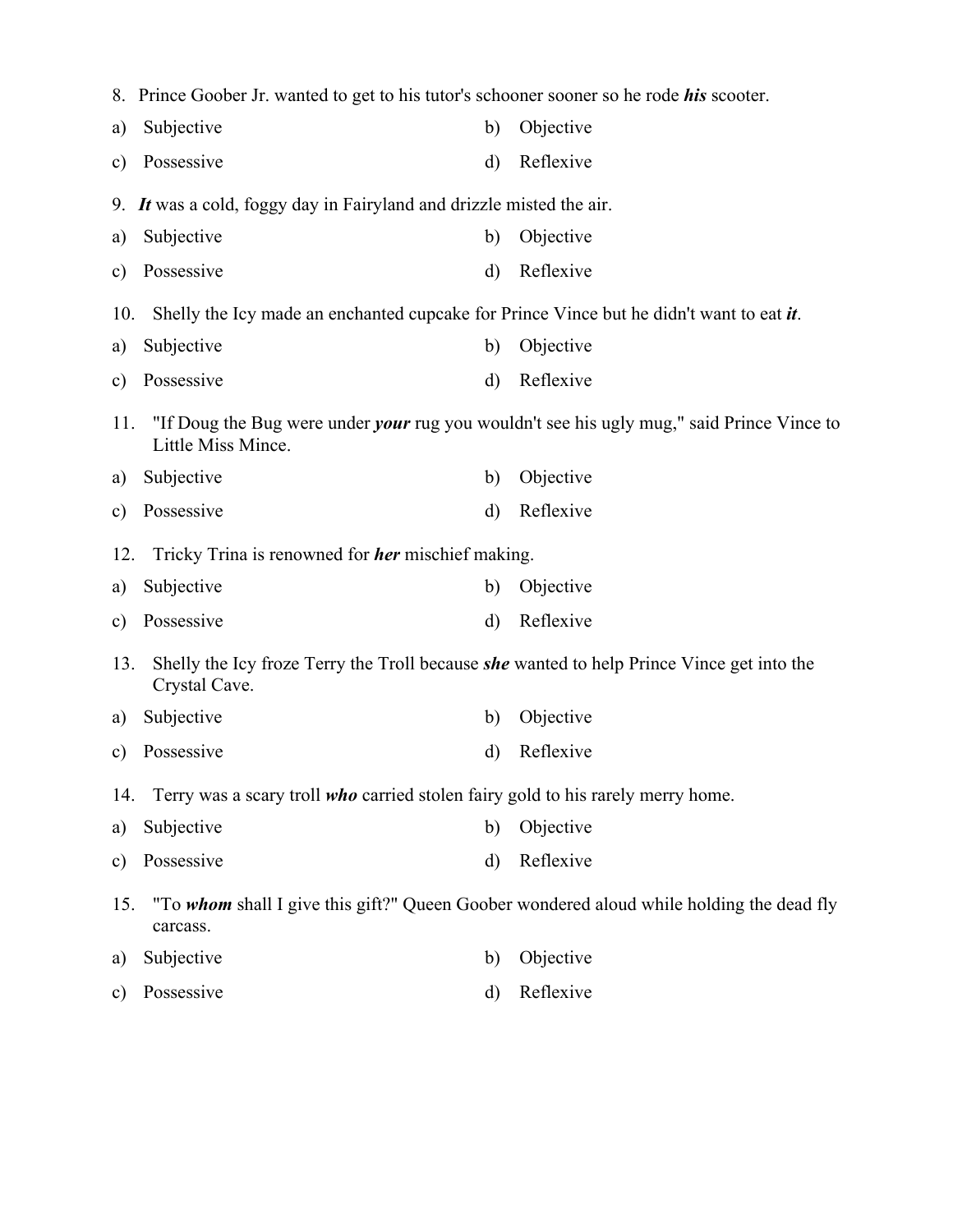## **Part Two | Pronoun Perspective**

**Directions:** Read each of the following sentences. Determine the perspective of the italicized pronoun. Circle your answer.

- 16. Freddy the Frog squatted as lowly as he could and begged Queen Goober, "Please give *me* the fly carcass."
- a) First-person b) Second-person c) Third-person d) Not a pronoun
- 17. Shelly the Icy blew a frozen kiss from her frigid lips at Terry the Troll, freezing *him* in his tracks.
- a) First-person b) Second-person
- c) Third-person d) Not a pronoun

18. Doug the Bug was once among *princes* and princesses.

- a) First-person b) Second-person
- c) Third-person d) Not a pronoun
- 19. "Even Waldorf the Wizard can't help *you* now," cackled the evil Queen Goober as she locked the final power crystal in place.
- a) First-person b) Second-person
- c) Third-person d) Not a pronoun
- 20. Fairies love *their* cherries with a pairing of dairy products.
- a) First-person b) Second-person
- c) Third-person d) Not a pronoun
- 21. "Tricky Trina wanted *us* to see her sleeping on the ceiling," said the Scary Fairy Sheila.
- a) First-person b) Second-person
- c) Third-person d) Not a pronoun
- 22. Shelly the Icy likes jelly and *ice cream* on spaghetti with bison meat.
- a) First-person b) Second-person
- c) Third-person d) Not a pronoun